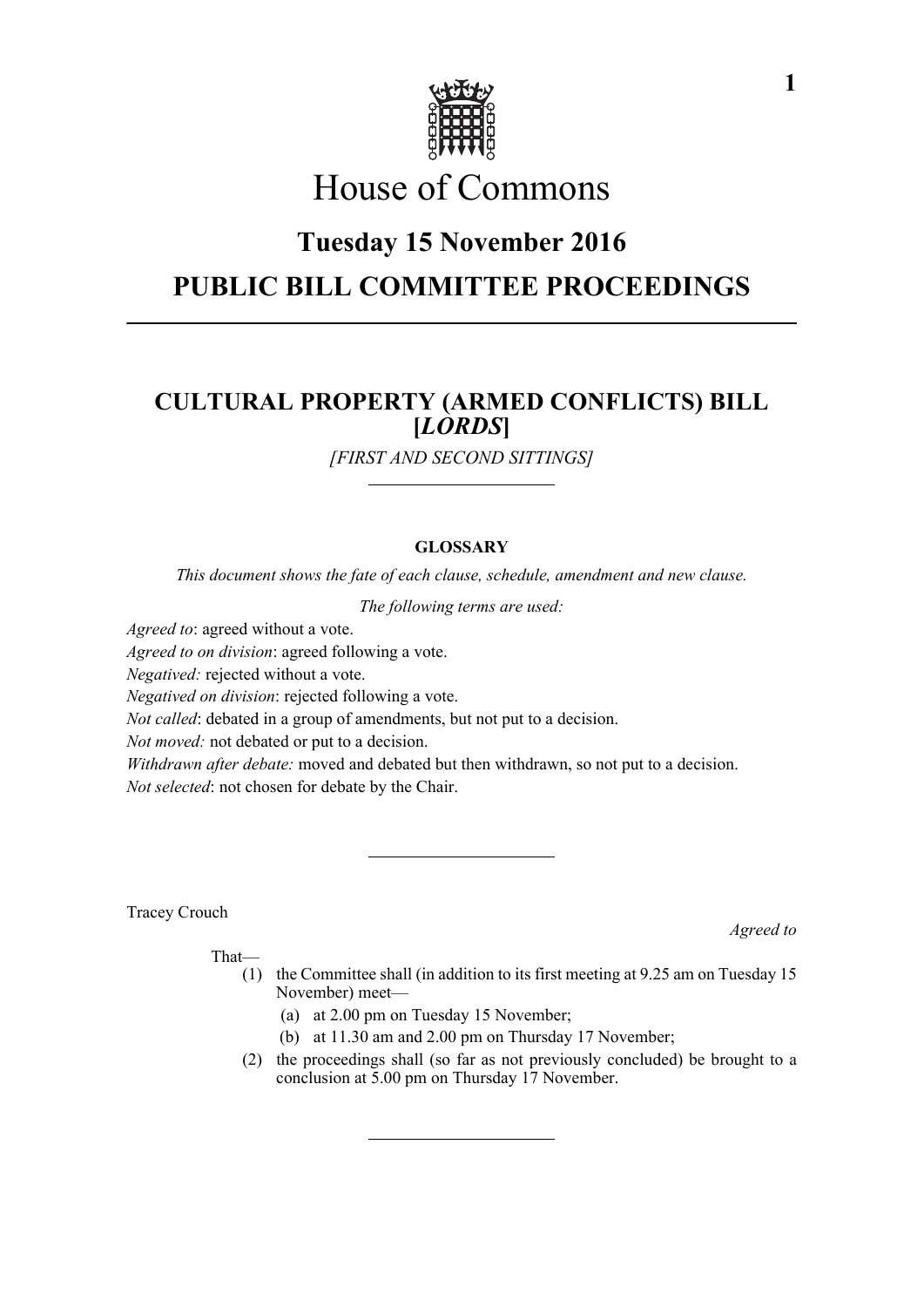Tracey Crouch

That, subject to the discretion of the Chair, any written evidence received by the Committee shall be reported to the House for publication.

*Agreed to*

*Clause 1 agreed to.*

Kevin Brennan Dr Rosena Allin-Khan

*Withdrawn* **2**

Clause **2**, page **1**, line **18**, at end add "and shall be taken to include cultural property in digital form."

*Clause agreed to.*

Kevin Brennan Dr Rosena Allin-Khan

Clause **3**, page **2**, line **16**, leave out "or"

Kevin Brennan Dr Rosena Allin-Khan

> *Not called* **4** Clause **3**, page **2**, line **17**, at end insert ", or (c) a foreign national serving under the military command of the UK Armed Forces<sup></sup>

Kevin Brennan Dr Rosena Allin-Khan

*Not called* **5**

*Withdrawn* **3**

Clause **3**, page **2**, line **17**, at end insert "or if the act was committed by a private military contractor or an individual employed by a private military contractor, including persons contracted to the UK armed forces."

*Clause agreed to.*

*Clauses 4 to 7 agreed to.*

Kevin Brennan Dr Rosena Allin-Khan

*Not called* **6**

Clause **8**, page **5**, line **5**, at end insert— "( ) Where cultural property is in a digital form, the cultural emblem may be displayed in a digital format."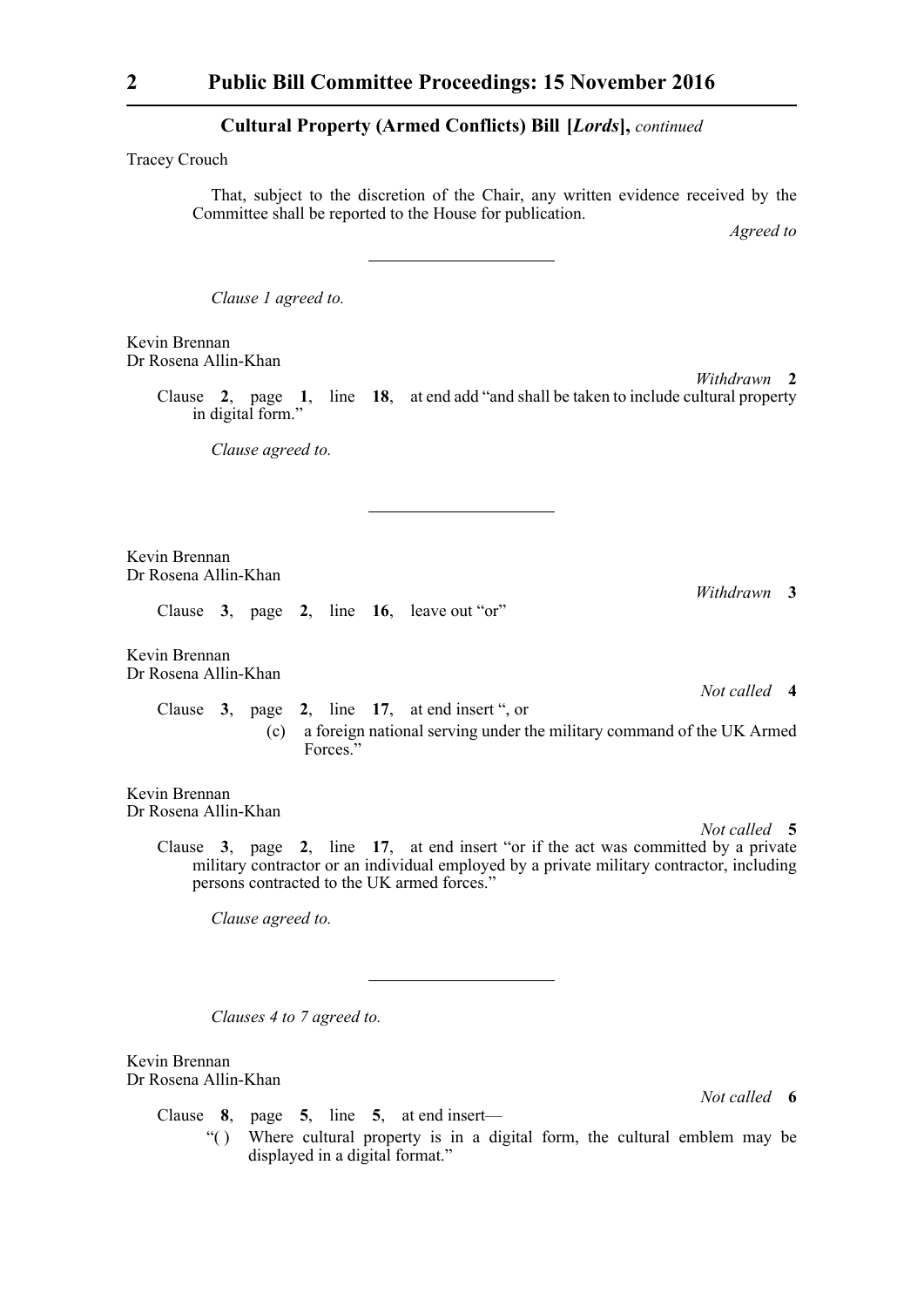*Clause agreed to.*

*Clauses 9 to 16 agreed to.*

Kevin Brennan Dr Rosena Allin-Khan

*Withdrawn* **7** Clause **17**, page **8**, line **12**, leave out "or having reason to suspect"

Victoria Borwick

*Not called* **1** Clause **17**, page **8**, line **12**, leave out "having reason to suspect" and insert "believing"

*Clause agreed to.*

*Clauses 18 to 33 agreed to.*

*Schedules 1 to 4 agreed to.*

*NEW CLAUSES*

Kevin Brennan Dr Rosena Allin-Khan

To move the following Clause—

#### **"Enforcement: costs**

- (1) The Secretary of State shall lay before Parliament each year a report setting out the costs incurred by the following bodies in fulfilling the requirements of this Act—
	- (a) the cultural property protection unit within the Ministry of Defence,
	- (b) Border Force,
	- (c) the Arts and Antiquities Unit of the Metropolitan Police,
	- (d) UK police authorities, and
	- (e) any other publicly funded body carrying out functions for the purposes of cultural protection under this Act.
- (2) The first report under subsection (1) shall be laid within 12 months of this Act being passed.
- (3) Reports laid under this section shall include an account of how bodies specified under subsection (1) communicate and cooperate with each other in protecting cultural property in compliance with this Act."

*Withdrawn* **NC1**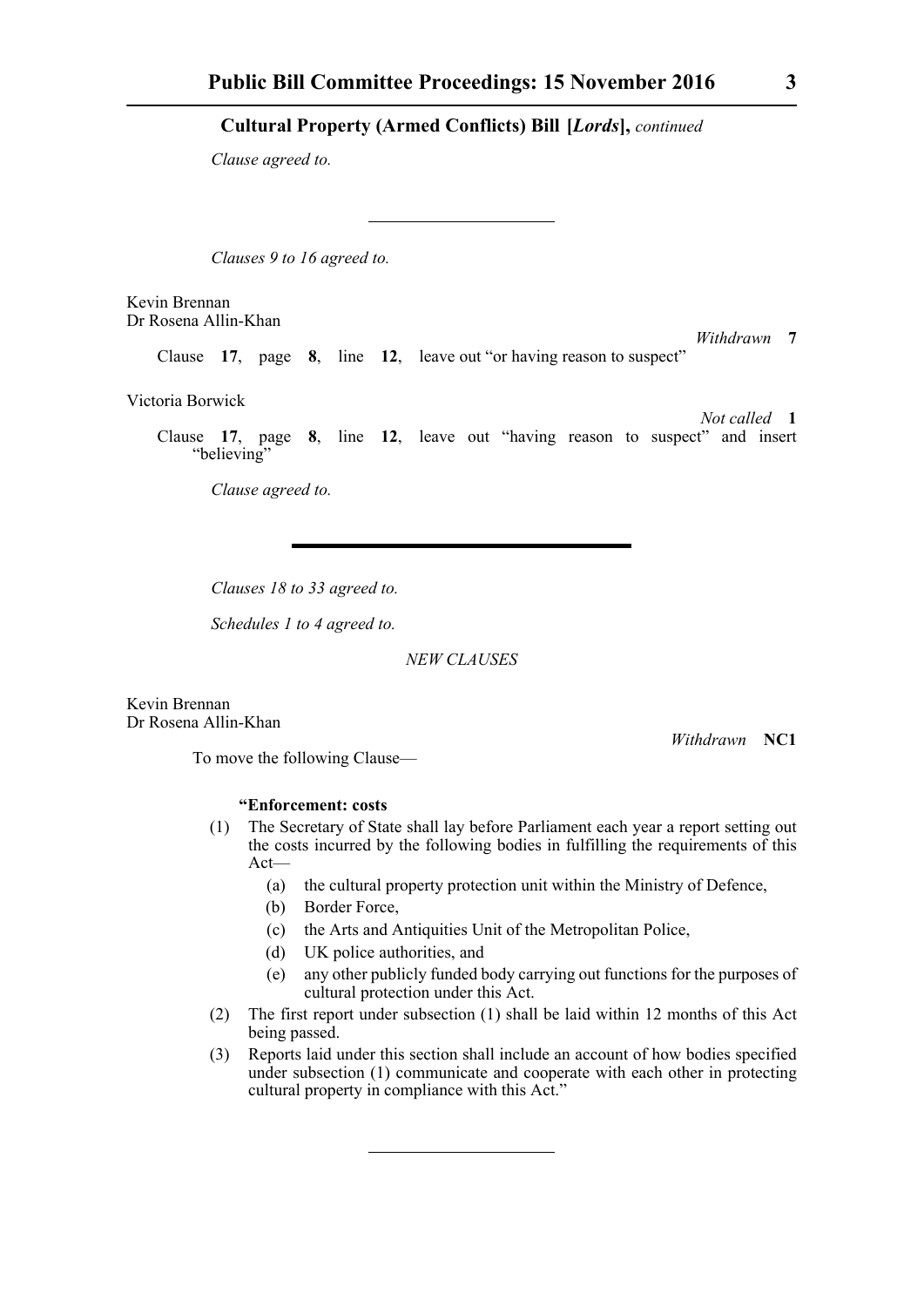Kevin Brennan Dr Rosena Allin-Khan

*Withdrawn* **NC2**

To move the following Clause—

#### **"Report on topics for updated Protocol**

Within 12 months of the passing of this Act, the Secretary of State shall publish a report setting out the UK's priorities for topics to be included in an updated protocol to the 1954 Hague Convention."

Kevin Brennan Dr Rosena Allin-Khan

*Not called* **NC3**

To move the following Clause—

#### **"Cultural property: duty to provide information**

- (1) Auctioneers and traders within the United Kingdom shall have a duty to provide buyers and potential buyers of items of cultural property (including antiques, cultural artefacts and artworks) with information to enable buyers and potential buyers to decide whether the item has been unlawfully exported within the meaning of section 17 of this Act.
- (2) The Secretary of State may make regulations specifying the nature of the information to be provided under subsection (1).
- (3) Regulations under this section—
	- (a) shall be made by statutory instrument, and
	- (b) may not be made unless a draft has been laid before and approved by resolution of each House of Parliament."

Kevin Brennan Dr Rosena Allin-Khan

To move the following Clause—

*Not called* **NC4**

#### **"Safeguarding cultural property**

At the end of the period of one year following the passing of this Act, the Secretary of State shall lay a report before each House of Parliament on which cultural properties situated within the UK have been listed as protected by this Act, and how the Government has safeguarded them against the foreseeable effect of an armed conflict, in accordance with Article 3 of the Convention."